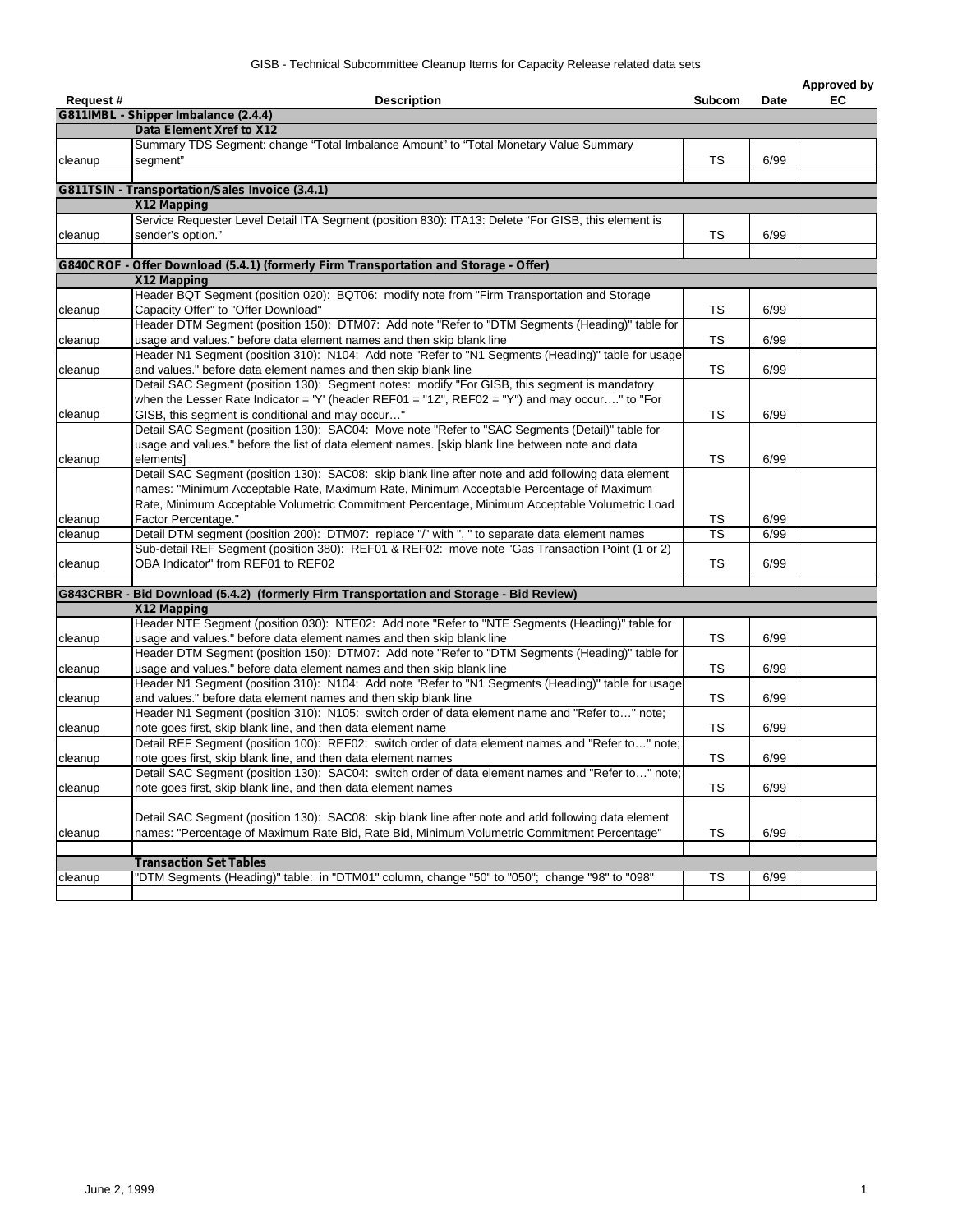|          |                                                                                                                                                                       |                          |      | Approved by |
|----------|-----------------------------------------------------------------------------------------------------------------------------------------------------------------------|--------------------------|------|-------------|
| Request# | <b>Description</b>                                                                                                                                                    | Subcom                   | Date | EC          |
|          | G843CRAN - Award Download (5.4.3) (formerly Firm Transportation and Storage - Award Notice)                                                                           |                          |      |             |
|          | X12 Mapping                                                                                                                                                           |                          |      |             |
|          | Header DTM Segment (position 150): DTM07: Add note "Refer to "DTM Segments (Heading)" table for                                                                       |                          |      |             |
| cleanup  | usage and values." before data element names and then skip blank line                                                                                                 | TS                       | 6/99 |             |
|          | Header N1 Segment (position 310): N104: Add note "Refer to "N1 Segments (Heading)" table for usage<br>and values." before data element names and then skip blank line | <b>TS</b>                | 6/99 |             |
| cleanup  | Header N1 Segment (position 310): N105: Add data element name "Bidder Affiliate Indicator" and skip                                                                   |                          |      |             |
|          | blank line before element note.                                                                                                                                       | TS                       | 6/99 |             |
| cleanup  | Detail REF Segment (position 100): REF02: switch order of data element names and "Refer to" note;                                                                     |                          |      |             |
| cleanup  | note goes first, skip blank line, and then data element names                                                                                                         | TS.                      | 6/99 |             |
|          | Detail SAC Segment (position 130): SAC04: switch order of data element names and "Refer to" note;                                                                     |                          |      |             |
| cleanup  | note goes first, skip blank line, and then data element names                                                                                                         | <b>TS</b>                | 6/99 |             |
|          | Detail SAC Segment (position 130): SAC08: switch order of data element names and "Refer to" note;                                                                     |                          |      |             |
| cleanup  | note goes first, skip blank line, and then data element names                                                                                                         | TS                       | 6/99 |             |
|          |                                                                                                                                                                       |                          |      |             |
|          | G832CRRC - Replacement Capacity (5.4.4)                                                                                                                               |                          |      |             |
|          | X12 Mapping                                                                                                                                                           |                          |      |             |
| cleanup  | Header N1 Segment (position 150): N101: delete note "Transportation Service Provider"                                                                                 | TS                       | 6/99 |             |
|          |                                                                                                                                                                       |                          |      |             |
|          | G843CRWD - Withdrawal Download (5.4.5) (formerly Firm Transportation and Storage - Withdrawal)                                                                        |                          |      |             |
|          | X12 Mapping                                                                                                                                                           |                          |      |             |
| cleanup  | Header BQR Segment (position 020): BQR01: delete note "Withdrawal"                                                                                                    | TS                       | 6/99 |             |
|          | Detail PO1 Segment (position 010): PO106 & PO107: move note "Withdrawal Type Indicator" from                                                                          |                          |      |             |
| cleanup  | PO106 to PO107                                                                                                                                                        | <b>TS</b>                | 6/99 |             |
|          |                                                                                                                                                                       |                          |      |             |
|          | G840UPWD - Withdrawal Upload (5.4.6) (formerly Electronic Withdrawal Upload)                                                                                          |                          |      |             |
|          | X12 Mapping                                                                                                                                                           |                          |      |             |
|          | Header REF Segment (position 050): REF01 & REF02: move note "Bid Number" from REF01 to                                                                                |                          |      |             |
| cleanup  | REF02                                                                                                                                                                 | TS                       | 6/99 |             |
|          |                                                                                                                                                                       |                          |      |             |
|          | G840UDOF - Offer Upload (5.4.7) (formerly Upload to Pipeline of Prearranged Deal (UPPD))                                                                              |                          |      |             |
|          | X12 Mapping                                                                                                                                                           |                          |      |             |
|          | Header DTM Segment (position 150): DTM07: Add note "Refer to "DTM Segments (Heading)" table for                                                                       |                          |      |             |
| cleanup  | usage and values." before data element names and then skip blank line                                                                                                 | <b>TS</b>                | 6/99 |             |
|          | Header PID Segment (position 190): Segment notes: delete note: "It is used when the Biddable Deal                                                                     |                          |      |             |
| cleanup  | Indicator in the BQT07 is '03' - Biddable Deal."                                                                                                                      | TS                       | 6/99 |             |
|          |                                                                                                                                                                       |                          |      |             |
|          | Header PID Segment (position 190): PID05: Delete following note: "Acceptable shorter term expressed                                                                   |                          |      |             |
|          | in number of days. If shorter term is allowed, enter number of days. If shorter term is not allowed, enter                                                            |                          |      |             |
| cleanup  | "NA'." and replace with "For GISB, this element is conditional. When not applicable, send 'NA'. "                                                                     | <b>TS</b>                | 6/99 |             |
|          | Header REF Segment (position 350): Add the following to segment note: When N101 = 'SE', this                                                                          |                          |      |             |
|          | segment contains the authorization code for the Releaser. When N101 = 'KD', this segment contains                                                                     |                          |      |             |
| cleanup  | the authorization code for the Bidder."                                                                                                                               | <b>TS</b>                | 6/99 |             |
| cleanup  | Header REF Segment (position 350): REF01: Delete "Authorization Code" note                                                                                            | $\overline{\mathsf{TS}}$ | 6/99 |             |
| cleanup  | Header REF Segment (position 350): REF02: Delete all notes other than "Authorization Code"                                                                            | <b>TS</b>                | 6/99 |             |
|          | Detail SAC Segment (position 130): SAC04: switch order of data element names and "Refer to" note;                                                                     |                          |      |             |
| cleanup  | note goes first, skip blank line, and then data element names                                                                                                         | TS                       | 6/99 |             |
|          | Detail SAC Segment (position 130): SAC08: switch order of data element names and "Refer to" note:                                                                     |                          |      |             |
| cleanup  | note goes first, skip blank line, and then data element names                                                                                                         | TS                       | 6/99 |             |
|          |                                                                                                                                                                       |                          |      |             |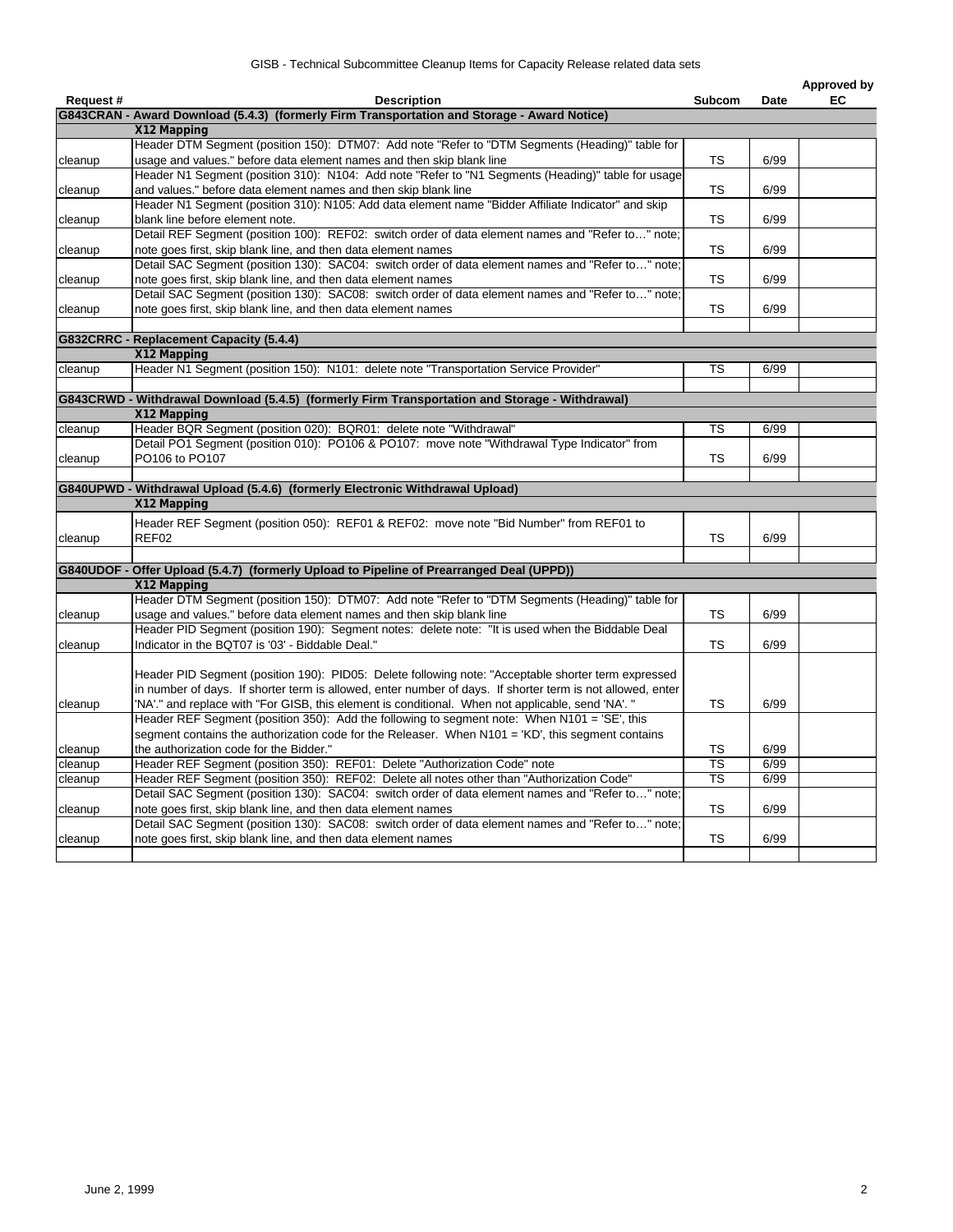|          |                                                                                                                      |                          |             | Approved by |
|----------|----------------------------------------------------------------------------------------------------------------------|--------------------------|-------------|-------------|
| Request# | <b>Description</b>                                                                                                   | <b>Subcom</b>            | <b>Date</b> | EC          |
|          | G843UDVL - Offer Upload Quick Response (5.4.8) (formerly UPPD - Validation)                                          |                          |             |             |
|          | X12 Mapping                                                                                                          |                          |             |             |
|          | Header PID Segment (position 190): PID04: switch order of data element names and "Refer to" note;                    |                          |             |             |
| cleanup  | note goes first, skip blank line, and then data element names                                                        | TS                       | 6/99        |             |
|          | Header PID Segment (position 190): PID05: delete sentence from note: "This element is used to                        |                          |             |             |
| cleanup  | further explain the Validation Code."                                                                                | TS                       | 6/99        |             |
|          | Detail PID Segment (position 050): PID04: switch order of data element names and "Refer to" note;                    |                          |             |             |
| cleanup  | note goes first, skip blank line, and then data element names                                                        | TS                       | 6/99        |             |
|          | Detail PID Segment (position 050): PID05: delete sentence from note: "This element is used to further                |                          |             |             |
| cleanup  | explain the Validation Code."                                                                                        | TS                       | 6/99        |             |
|          | Detail PID Segment (position 050): PID07: Add note "Refer to "Errors and Warnings (Detail)" table for                |                          |             |             |
| cleanup  | usage and values." before data element names and then skip blank line                                                | TS                       | 6/99        |             |
| cleanup  | Detail PID Segment (position 050): PID07: change "Total Surcharge" to "Total Surcharges"                             | $\overline{\text{TS}}$   | 6/99        |             |
|          | Sub-detail REF Segment (position 460): REF02: switch order of data element name and "Refer to"                       |                          |             |             |
| cleanup  | note; note goes first, skip blank line, and then data element name                                                   | TS                       | 6/99        |             |
|          | Sub-detail REF Segment (position 460): REF03: delete sentence from note: "This element is used to                    |                          |             |             |
| cleanup  | further explain the Validation Code."                                                                                | TS                       | 6/99        |             |
| cleanup  | Summary CTT Segment (position 010): Add note: "The number of PO1 segments."                                          | TS                       | 6/99        |             |
|          |                                                                                                                      |                          |             |             |
|          | G840UDRC - Offer Upload Notification (5.4.9) (formerly UPPD - Notification)                                          |                          |             |             |
|          | <b>Sample X12 Transaction</b>                                                                                        |                          |             |             |
| cleanup  | Header BQT Segment (position 020): Delete code value note "Notification"                                             | TS                       | 6/99        |             |
|          | Header DTM Segment (position 150): DTM07: Add note "Refer to "DTM Segments (Heading)" table for                      |                          |             |             |
| cleanup  | usage and values." before data element names and then skip blank line                                                | TS                       | 6/99        |             |
|          | Detail PO1 Segment (position 010): PO101: change "Sequential Line Item Number" to "Sequential line                   |                          |             |             |
| cleanup  | item number"                                                                                                         | TS                       | 6/99        |             |
|          | Detail SAC Segment (position 130): SAC04: switch order of data element names and "Refer to" note;                    |                          |             |             |
| cleanup  | note goes first, skip blank line, and then data element names                                                        | TS                       | 6/99        |             |
|          |                                                                                                                      |                          |             |             |
|          | G843UDBC - Offer Upload Bidder Confirmation (5.4.10) (formerly UPPD - Bidder Confirmation)                           |                          |             |             |
|          | X12 Mapping                                                                                                          |                          |             |             |
|          | Header REF Segment (position 350): Add the following to segment note: When N101 = '40', this                         |                          |             |             |
|          | segment contains the authorization code for the Return Addressee. When N101 = 'KD', this segment                     |                          |             |             |
| cleanup  | contains the authorization code for the Bidder."                                                                     | TS                       | 6/99        |             |
| cleanup  | Header REF Segment (position 350): REF02: Delete all notes other than "Authorization Code"                           | $\overline{\mathsf{TS}}$ | 6/99        |             |
| cleanup  | Summary CTT Segment (position 010): Add note: "The number of PO1 segments."                                          | TS                       | 6/99        |             |
|          |                                                                                                                      |                          |             |             |
|          | G824UDCV - Offer Upload Bidder Confirmation Quick Response (5.4.11) (formerly UPPD - Bidder Confirmation Validation) |                          |             |             |
|          | X12 Mapping                                                                                                          |                          |             |             |
|          |                                                                                                                      |                          |             |             |
|          | Detail REF Segment (position 020): REF03: switch order of data element name and "Refer to" note;                     |                          |             |             |
| cleanup  | note goes first, skip blank line, and then data element names, then skip blank line before next note                 | TS                       | 6/99        |             |
|          |                                                                                                                      |                          |             |             |
|          | G567UDFD - Offer Upload Final Disposition (5.4.12) (formerly UPPD - Final Disposition)                               |                          |             |             |
|          | X12 Mapping                                                                                                          |                          |             |             |
|          | Detail CS Segment (position 050): CS03: Change note: "For GISB, this element is mandatory when the                   |                          |             |             |
| cleanup  | Disposition Response Code in the BC06 is 'U1' or 'U2'." to "For GISB, this element is conditional."                  | <b>TS</b>                | 6/99        |             |
|          |                                                                                                                      |                          |             |             |
|          | <b>G840OAUC - Operationally Available and Unsubscribed Capacity (5.4.13)</b>                                         |                          |             |             |
|          | X12 Mapping                                                                                                          |                          |             |             |
|          | Header BQT Segment (position 020): BQT06: delete code value note "Operationally Available and                        |                          |             |             |
| cleanup  | Unsubscribed Capacity"                                                                                               | <b>TS</b>                | 6/99        |             |
|          | Header REF Segment (position 050): REF01 & REF02: Delete code value note "Capacity Type" from                        |                          |             |             |
| cleanup  | REF01 and move to REF02 element note                                                                                 | TS                       | 6/99        |             |
|          | Header DTM Segment (position 150): DTM07: Add note "Refer to "DTM Segments (Heading)" table for                      |                          |             |             |
| cleanup  | usage and values." before data element names and then skip blank line                                                | TS                       | 6/99        |             |
|          |                                                                                                                      |                          |             |             |
| cleanup  | Detail MEA Segment (position 049): Change segment note to: "For GISB, this segment is conditional."                  | TS                       | 6/99        |             |
|          | Detail DTM Segment (position 200): DTM07: Add note "Refer to "DTM Segments (Heading)" table for                      |                          |             |             |
| cleanup  | usage and values." before data element names and then skip blank line                                                | TS                       | 6/99        |             |
| cleanup  | Sub-detail QTY Segment (position 490): QTY01: delete code value note "Quantity Available"                            | TS                       | 6/99        |             |
|          |                                                                                                                      |                          |             |             |